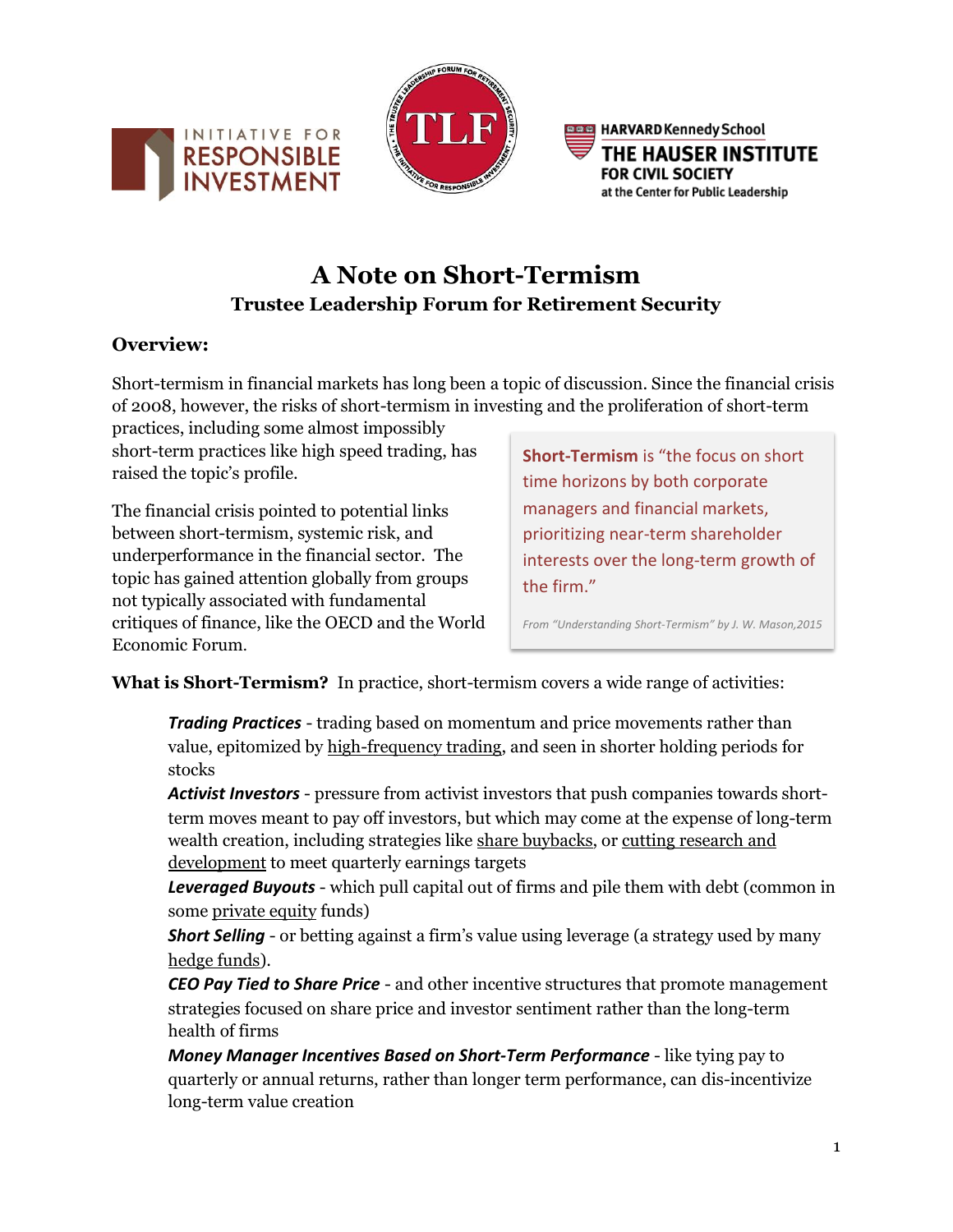



**BREAD** HARVARD Kennedy School THE HAUSER INSTITUTE **FOR CIVIL SOCIETY** at the Center for Public Leadership

These short-term investing strategies offer immediate rewards, but may have consequences for the long-term. Seeking immediate high returns without accounting for long-term implications may lead to underperformance for long-

term investors, and, by extension, underperformance for the economy as a whole.

Short-termism can seem like a riddle: those investors with the most weight in the market are thought to be large asset owners with long-term time horizons, but it is their investment strategies that promote short-termism in the market. In theory, large asset owners like pension funds have the potential to guide the financial system back in the direction of long-term investing and away from short-term expectations which are, even today, increasingly driving the market. (World Economic Forum, 2011) In practice, they often help create the problem by rewarding managers and companies for short-term behavior.

**Long-Term Investing** requires *patient*, *engaged*, and *productive* capital:

"**Patient capital** allows investors to access illiquidity premia, lowers turnover, encourages less pro-cyclical investment strategies and therefore higher net investment rate of returns and greater financial stability. "**Engaged capital** encourages active voting policies, leading to better corporate governance. "**Productive capital** supports infrastructure development . . . leading to sustainable growth."

*From OECD Project on Institutional Investors and Long-Term Investment* (Della Corce, Stewart, & and Yermo, 2011)

# **What Kind of Risk Might Short-Termism Pose?**

Short-termism, with its disproportionate focus on quarterly returns, may be weakening firms and the economy as short-term investment strategies leave companies with less to invest in research and development and growth. (Mason, 2015) With so much focus on near-term returns, firms are doing less planning for future success, and are less willing to take on projects that may require multiple years - and patient capital - to develop. (The Conference Board, 2015) (Barton, Focusing Capital on the Long Term, 2014) Instead of productive investment in the real economy, short-termism may promote bubbles, financial instability and general economic underperformance by incentivizing activity which benefits the few while providing little value to society.

Short-term financial strategies may also have the effect of taking capital out of the productive economy, increasing the holdings of high-net worth individuals, and adding to the growth of income inequality. (Stiglitz, ReWriting the Rules of the American Economy, 2015)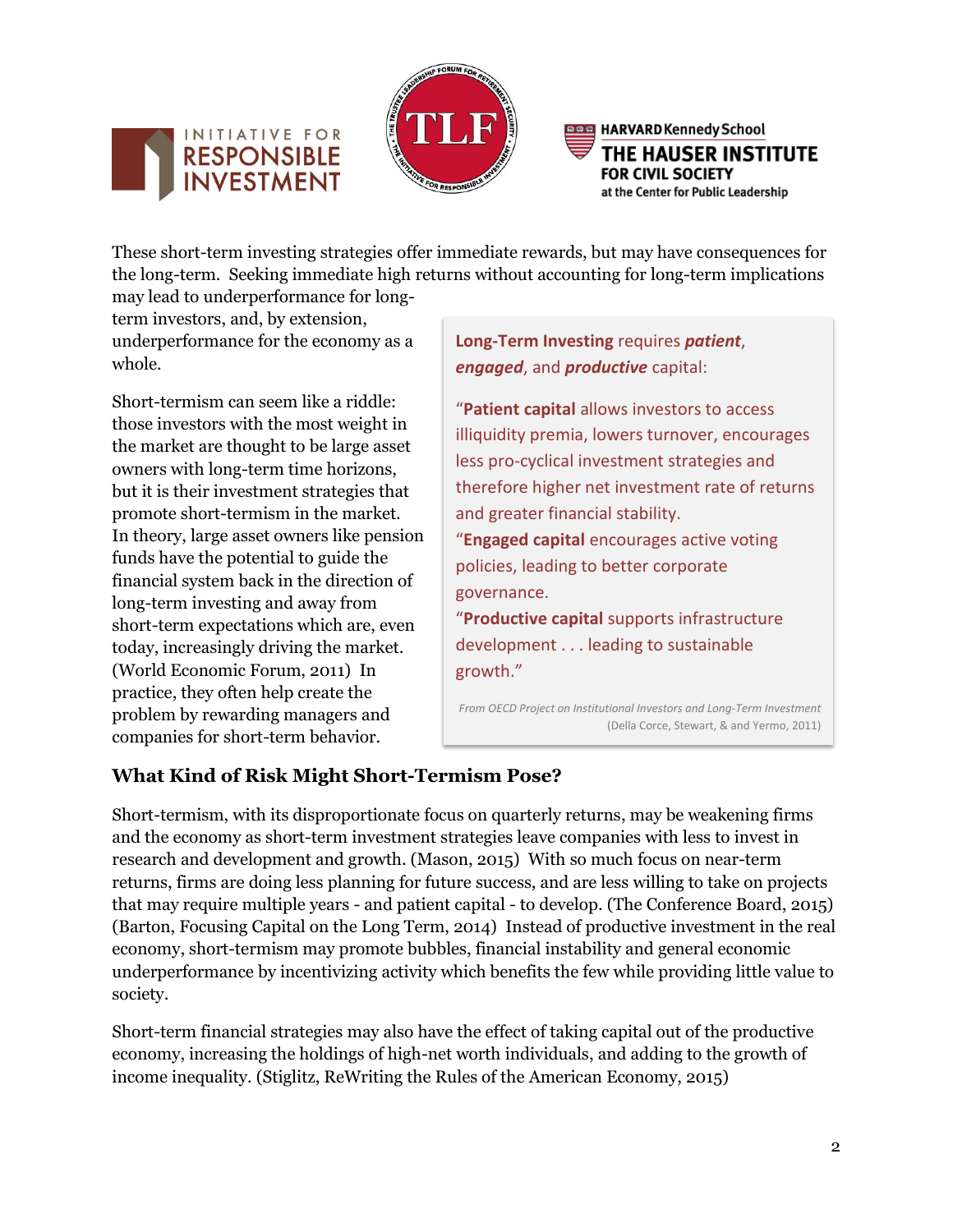





## **Barriers for Pension Funds to Long-Term Investment**

Institutional investors, including pension funds, face real, though not insurmountable, barriers when considering long-term investing. Considering potential barriers may be helpful to trustees as they endeavor to move their fund further in the direction of long-term investing.

**Liability Profile** – the degree to which the fund must service short-term obligations, such as upcoming payments to beneficiaries (World Economic Forum, 2011) *Funding Regulations –* timelines and penalties imposed by regulators *Herding* – benchmarking against others' performance and the tendency of investors to move together in their investment strategy *Decision-Making/Governance Structure* – the ability of the investment team and trustees to execute a long-term investment strategy (World Economic Forum, 2011) *Investment Beliefs* – whether the institution believes long-term investing can produce superior returns (World Economic Forum, 2011)

### **What Can Trustees Do?**

At pension funds, especially defined benefit funds with fixed liabilities, short-termism can be driven heavily by regulatory requirements around funding status. Funding regulations and liability constraints are very real issues for pension trustees. Despite these constraints, there are a number of concrete ways that pension funds may work to move their funds towards a longer view of investing. Pension trustees may want to examine their fund's *governance structure* and *investment beliefs* to understand where long-termism can be fostered. Trustees may also want to support *investor mandates* through active engagement with firms or directives to money managers, and the integration of *environmental, social and governance factors* into the investment decision making process to support a long-term investment strategy.

### *Short-Termism and Investment Strategy*

**Governance** – Examining how fund governance is structured, and whether it supports longterm investing can be useful. Trustees may want to look at how decision making around longtermism is made at their fund, and how trustees fit into that structure. Identifying where within the governance structure questions of short- and long-term investing are discussed and decided,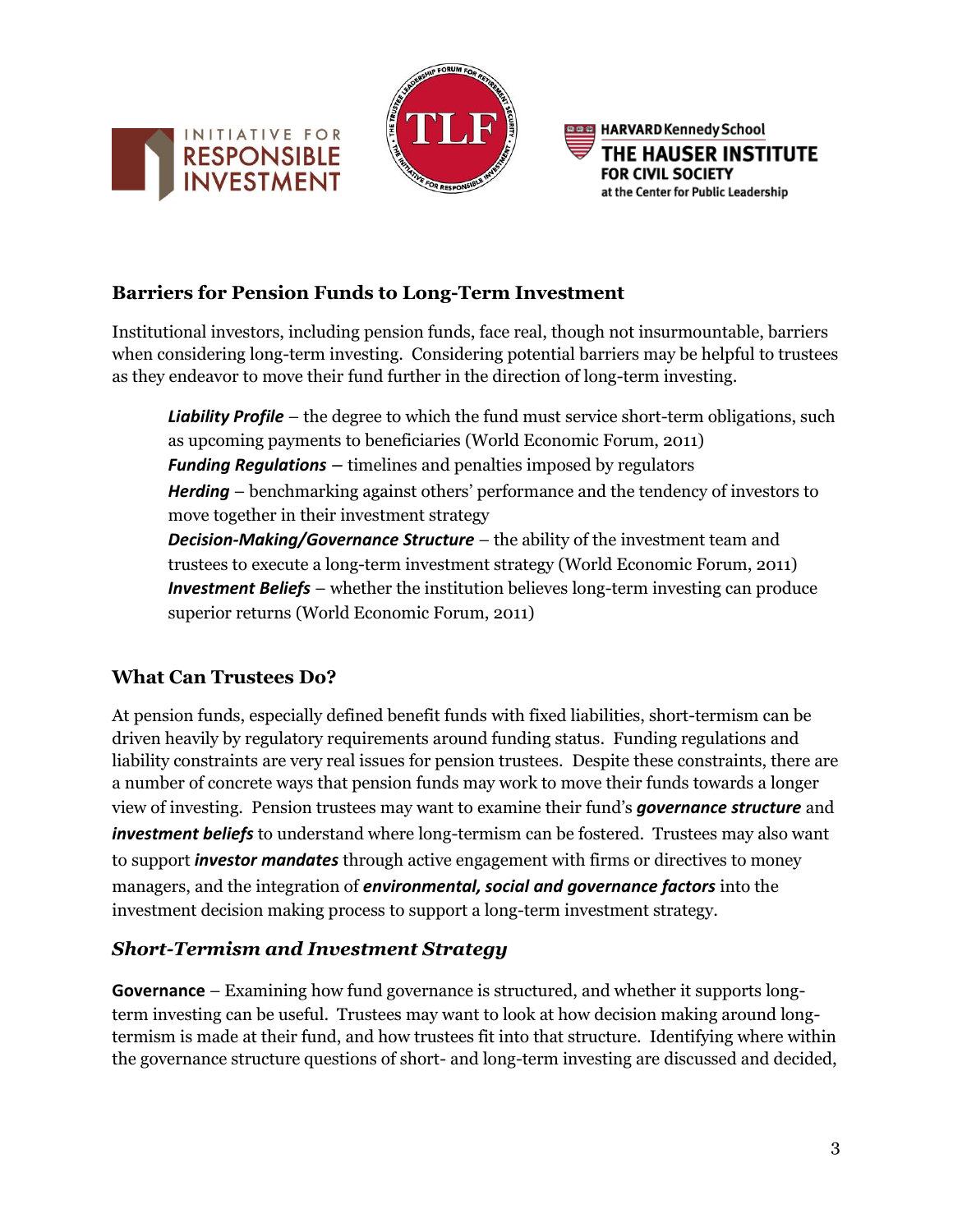



**BBB** HARVARD Kennedy School THE HAUSER INSTITUTE **FOR CIVIL SOCIETY** at the Center for Public Leadership

and engaging that structure, is important for making change. Trustees can generate discussion around questions like:

"How do *benchmarks* for relative performance incentivize (or disincentive) long-termism?"

"Are *money manager incentives* promoting short-term gains or long-term value creation?"

"To what extent is our fund's *investing strategy* incenting the use of short-term strategies, like high-frequency trading, leveraged buy-outs, short-selling, or share buybacks?"

"How are we *engaging as active owners* with firms to encourage long-term investment decisions?"

**Investment Beliefs** – Pension trustees can look to their funds' investment beliefs statement (or move to create one) for their fund to gain clarity about working assumptions on long-term investing. "Investment Belief Statements are important", says Steve Lydenberg, Founding Director of the Initiative for Responsible Investment, "because they help trustees, fiduciaries, and others responsible clarify their views on the nature of financial markets through which they must operate and how these markets function." (Lydenberg, 2011) CalPERS' investment belief statement #2 (see side bar) is a good example of how funds can integrate longtermism into an investment belief statement.

**CalPERS Investment Beliefs Statement #2 A long time investment horizon is a responsibility and an advantage.**

Long time horizon **requires** that CalPERS:

- A. Consider the impact of its actions on future generations of members and taxpayers.
- B. Encourage investee companies and external managers to consider the longterm impact of their actions.
- C. Favor investment strategies that create long-term, sustainable value and recognize the critical importance of a strong and durable economy in the attainment of funding objectives.
- D. Advocate for public policies that promote fair, orderly and effectively regulated capital markets.

Long time horizon **enables** CalPERS to:

- A. Invest in illiquid assets, provided an appropriate premium is earned for illiquidity risk.
- B. Invest in opportunistic strategies, providing liquidity when the market is short of it.
- C. Take advantage of factors that materialize slowly such as demographic trends.
- D. Tolerate some volatility in asset values and returns, as long as sufficient liquidity is available.

*CalPERS Investment Beliefs Statement*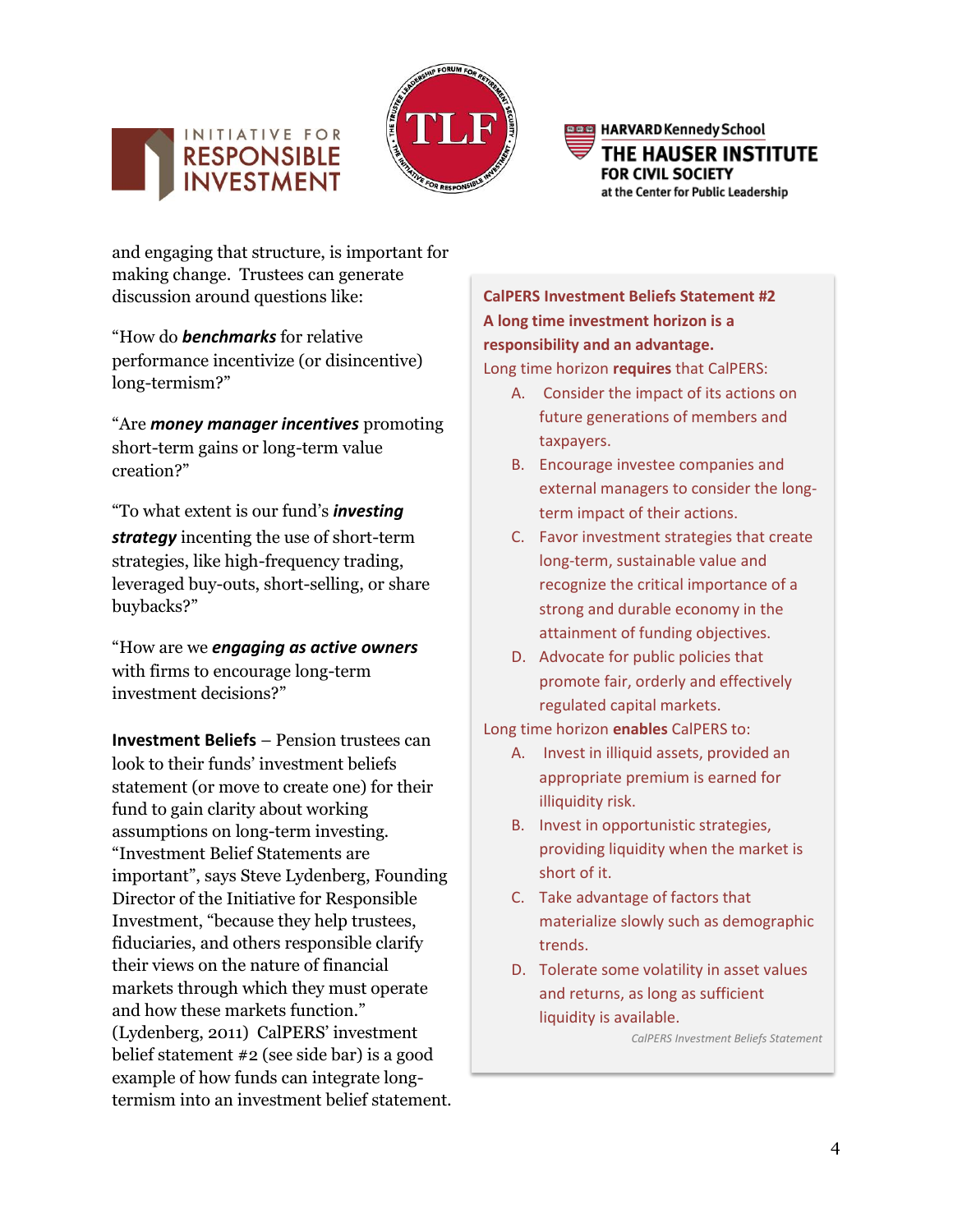





Every investment decision CalPERS makes is informed by its ten investment beliefs, including the funds' decision in the fall of 2014 to exit hedge funds.

**Investor Mandates** – Engagement with firms and active ownership can be used to communicate an investors' preference for long-term investment strategies. Asset owners can provide investment professionals with a clear mandate to place value on long-termism ". . . rather than to compete in horse races judged on short-term performance". Investors can "demand longterm metrics from companies" (Barton, Focusing Capital on the Long Term, 2014), discourage stock buybacks, use "Say on Pay" votes to discourage outsized CEO compensation, or look at whether incentives are tied to short-term or long-term outcomes.

**Integrating Environmental, Social and Governance (ESG) Factors** – Investors with a Socially Responsible Investment (SRI) approach, tend to have less portfolio turnover (Santisteve, 2014). SRI investors integrate consideration of issues like the quality of jobs, environmental impacts, how firms are run, and the impact of investment on the world into their investment process.

# *Short-Termism and Systemic Change*

To the extent allowable, pension funds and trustees may want to encourage change at a level beyond their fund to support long-term investment. This could include:

#### *SEC Changes*

- place direct limits on buybacks
- increase reporting requirements for buybacks
- institute a proxy access rule that incentivizes long-term investment

#### *Legislative Changes*

- create a financial transaction tax which discourages high frequency trading
- remove tax incentives that encourage firms to reward CEOs through incentive based pay
- limit private equity's use of leverage and dividend recapitalization
- focus economic policy on the real economy ie, jobs and infrastructure

Many of these ideas are explored in the report "Ending Short-Termism: An Agenda for Growth" by Mike Konczal for The Roosevelt Institute.

### **Conclusion**

Short-termism and the risks it poses, both at a portfolio level and to the wider economy, has gained increased global attention in recent years as these strategies have proliferated. Pension funds are large, influential investors, making trustees potential leaders in moving the economy towards more long-term investing and away from volatile short-term investing practices.